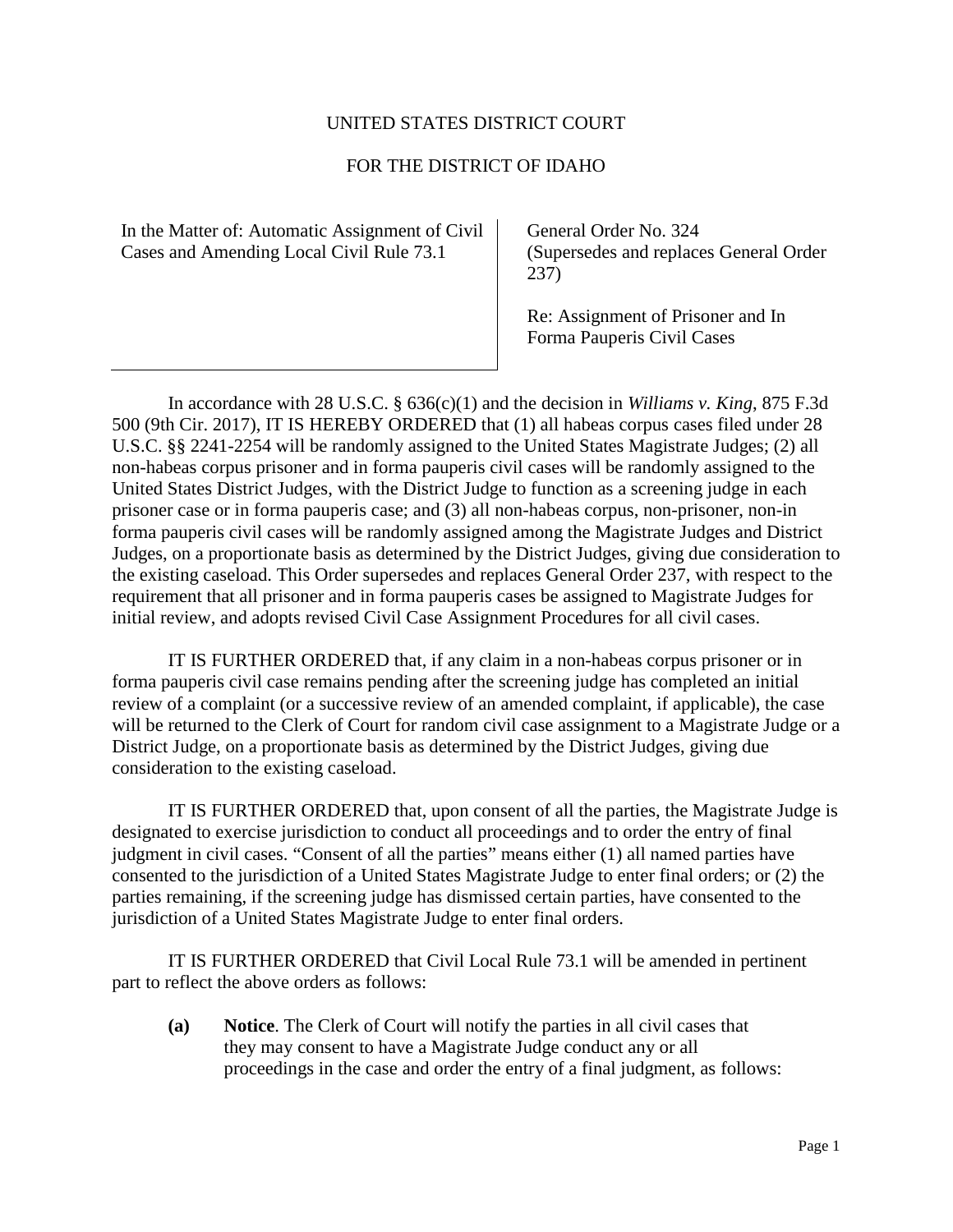- 1. Habeas corpus cases: At the time the action is conditionally filed, the Clerk of Court will send a Notice of Assignment to a United States Magistrate Judge ("Notice of Assignment") with a consent to proceed form to the petitioner and to the Idaho Attorney General, or such other attorney as may be appropriate, on behalf of all named respondents.
- 2. Non-habeas corpus prisoner and in forma pauperis civil cases: The Clerk of Court will send either a Notice of Assignment or a Notice of Availability of a United States Magistrate Judge ("Notice of Availability") and a consent to proceed form to each party remaining after the screening order is completed and a presiding judge is designated for the case.
- 3. All other civil cases: The Clerk of Court will send either a Notice of Assignment or a Notice of Availability and a consent to proceed form to each party.
- 4. If parties are added to the case after all existing parties have consented to proceed before a Magistrate Judge, the Clerk of Court will send a Notice of Assignment and a consent to proceed form to each new party upon appearance of the party added.
- **(b) Return of Consent Forms, Voluntariness, and Confidentiality.** Any party, or any attorney on behalf of a party, consenting to proceed before a United States Magistrate Judge should return the signed consent to proceed form to the Clerk of Court by e-mailing it in .pdf format to the following address: consents@id.uscourts.gov (or by mail if a pro se litigant does not have electronic mail capabilities). The Clerk of Court will keep custody of all consent to proceed forms under seal until it is determined whether all parties have consented to proceed before a Magistrate Judge. If all parties to an action so consent, the Clerk of Court will file and docket the consent to proceed forms and the case will continue before, or will be reassigned to, a Magistrate Judge. Parties are free to withhold their consent without adverse consequences, and the Clerk of Court will take reasonable steps to ensure voluntariness and confidentiality of consents and requests for reassignment.

IT IS FURTHER ORDERED that, if all parties do not return the consent to proceed forms within 60 days after the forms were sent by the Clerk of Court, the case will remain with, or be reassigned to, a District Judge.